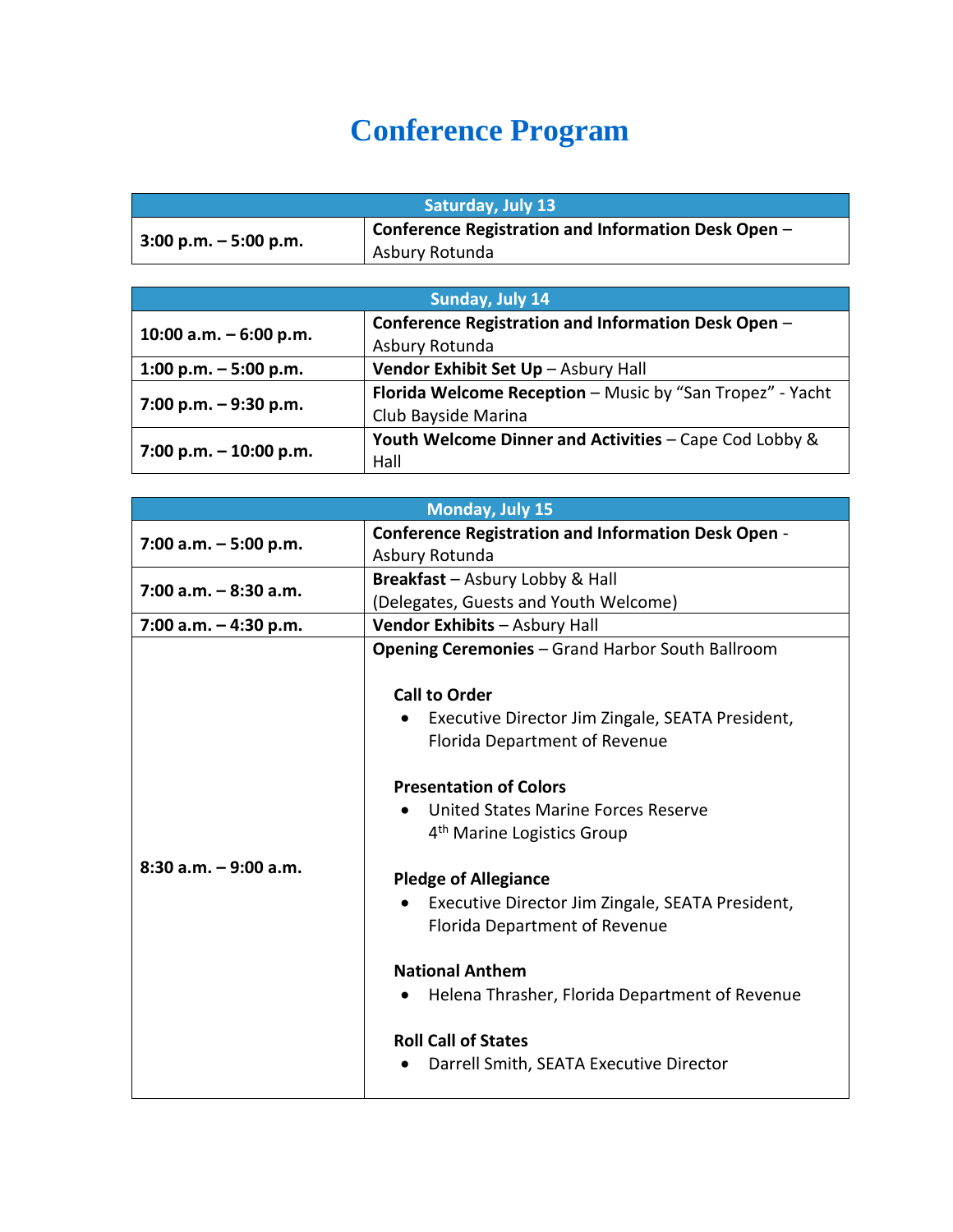|                           | <b>Welcome to Florida</b>                                           |
|---------------------------|---------------------------------------------------------------------|
|                           | Executive Director Jim Zingale, SEATA President,                    |
|                           | Florida Department of Revenue                                       |
|                           |                                                                     |
|                           | <b>Opening Remarks</b>                                              |
|                           | Darrell Smith, SEATA Executive Director                             |
|                           | General Session - Grand Harbor South Ballroom                       |
|                           |                                                                     |
| $9:00$ a.m. $-10:00$ a.m. | "Economic Update"                                                   |
|                           | Executive Director Jim Zingale, SEATA President,                    |
|                           | Florida Department of Revenue                                       |
| 10:00 a.m. - 10:30 a.m.   | Break - Asbury Lobby & Hall                                         |
|                           | General Session - Grand Harbor South Ballroom                       |
|                           |                                                                     |
|                           | "Behind Door 4: Tax Administration Behind the Scenes"               |
|                           | Joan Cagle, SEATA Information Exchange Committee,<br>$\bullet$      |
|                           | Tax Audit Manager of Discovery and Income Tax                       |
|                           | Units, Tennessee Department of Revenue                              |
| 10:30 a.m. $-$ 11:45 a.m. | Verenda Smith, Deputy Director, Federation of Tax                   |
|                           | Administrators (FTA)                                                |
|                           | Marshall Stranburg, Deputy Executive Director,<br>٠                 |
|                           | Multistate Tax Commission (MTC)                                     |
|                           | Patrick Reynolds, Senior Tax Counsel, Council on State<br>$\bullet$ |
|                           | Taxation (COST)                                                     |
|                           |                                                                     |
|                           | Delegate Lunch - Grand Harbor North Ballroom                        |
| 11:45 a. m. $-$ 1:15 p.m. | "Matters That Really Matter"                                        |
|                           | Luther Beauchamp, Laughter's Chief Counsel                          |
|                           |                                                                     |
|                           | <b>Breakout Session</b>                                             |
|                           | Track 1                                                             |
|                           | Salon 6                                                             |
|                           |                                                                     |
| 1:30 p.m. $-3:00$ p.m.    | "TCJA Impact on the States: Major Issues and Status Report          |
|                           | on De-Coupling Efforts"                                             |
|                           | Bruce Ely, Partner, Bradley Arant Boult Cummings LLP                |
|                           | Scott Fryer, Assistant Administrator, Arkansas                      |
|                           | Department of Finance & Administration                              |
|                           | Patrick Reynolds, Senior Tax Counsel, Council on State              |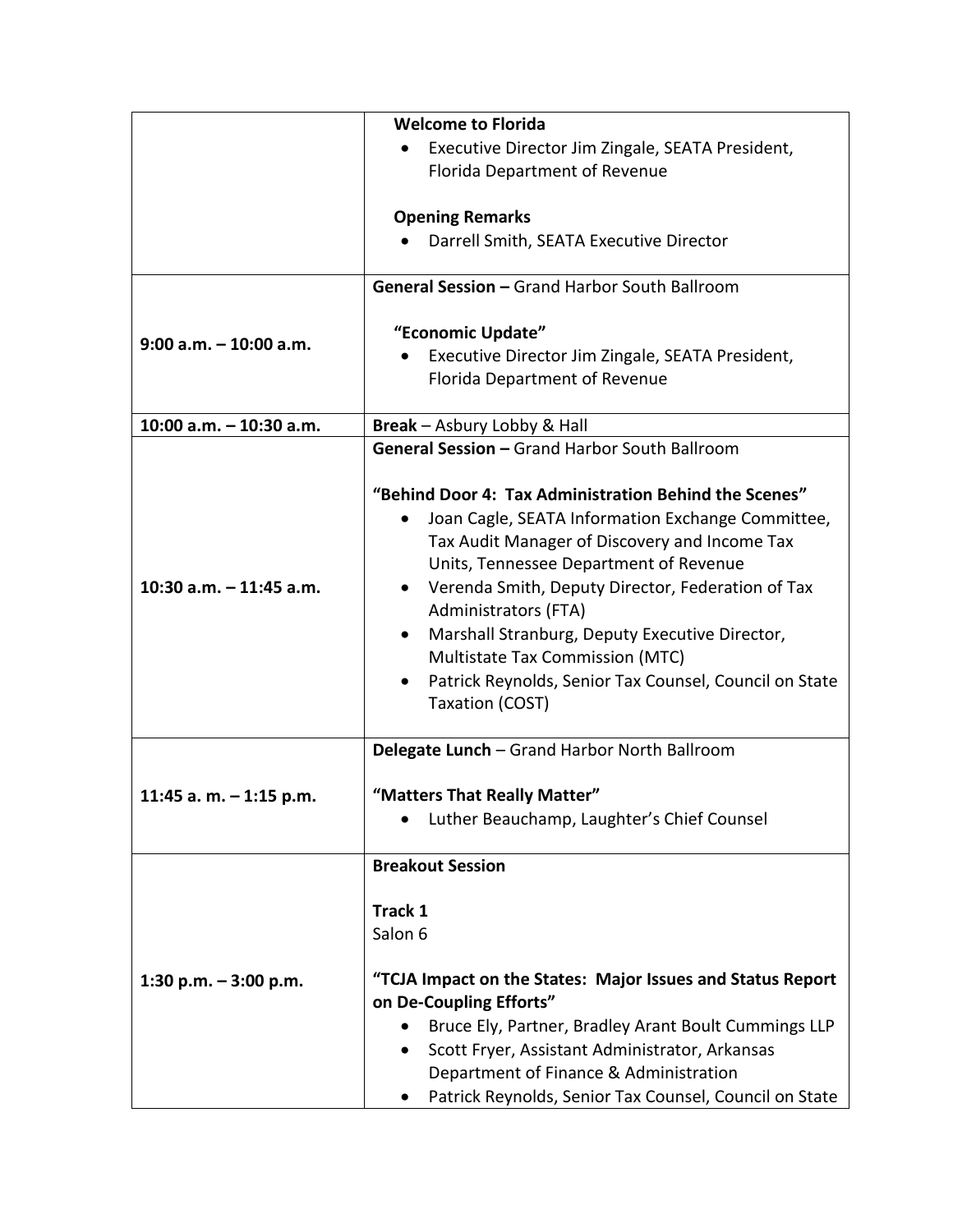|                         | Taxation (COST)                                                                            |
|-------------------------|--------------------------------------------------------------------------------------------|
|                         | Mark McElroy, Revenue Program Administrator,<br>$\bullet$<br>Florida Department of Revenue |
|                         | Luke Morris, Assistant Secretary, Office of Legal<br>$\bullet$                             |
|                         | Affairs, Louisiana Department of Revenue                                                   |
|                         | <b>Track 2</b>                                                                             |
|                         | Salon 7                                                                                    |
|                         | "Recent and Significant Court Cases (Sales & Corporate<br>Taxes)"                          |
|                         | Kathleen Cornett, Associate, Alston & Byrd                                                 |
|                         | Lila Disque, Deputy General Counsel, Multistate Tax<br>$\bullet$<br>Commission             |
|                         | Tim Winks, Managing Director,<br>$\bullet$                                                 |
|                         | PricewaterhouseCoopers                                                                     |
|                         | Scott Wright, Partner, Eversheds Sutherland<br>٠                                           |
|                         | Track 3                                                                                    |
|                         | Salon 8                                                                                    |
|                         | "Employees: Your Most Important Asset - How to Find<br>Them and How to Keep Them"          |
|                         | Arleen Alexander, Government Relations Manager,                                            |
|                         | Alabama Department of Revenue                                                              |
|                         | Anthony Edwards, Assistant Secretary-Tax<br>$\bullet$                                      |
|                         | Administration, North Carolina Department of<br>Revenue                                    |
|                         | Meredith Garwood, Group Vice President of Strategic<br>Tax, Charter Communications         |
|                         | Danny Morgan, Assistant Commissioner - Operations,                                         |
|                         | West Virginia State Tax Department                                                         |
| 3:00 p.m. $-$ 3:30 p.m. | Break - Asbury Lobby & Hall                                                                |
|                         | <b>Breakout Session</b>                                                                    |
|                         |                                                                                            |
|                         | Track 1                                                                                    |
| 3:30 p.m. $-$ 4:30 p.m. | Salon 6                                                                                    |
|                         | "Transfer Pricing Impact on State Corporate Income Tax"                                    |
|                         | Holly Coon, Director, Joint Audit Program, Multistate<br>$\bullet$                         |
|                         | <b>Tax Commission</b>                                                                      |
|                         | Richard Gilbert, Assistant Director, Interstate                                            |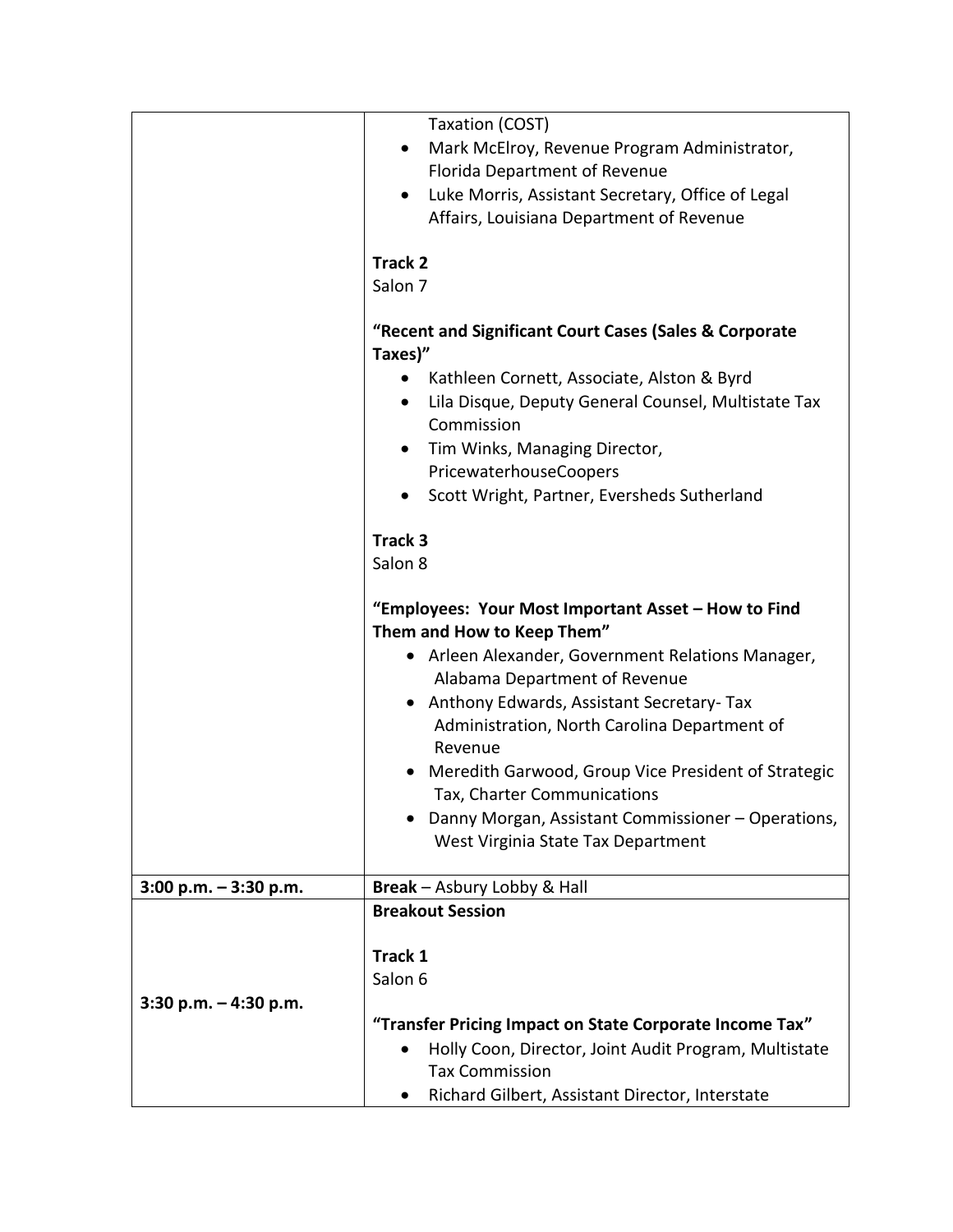|                        | Examination Section, North Carolina Department of<br>Revenue                                                                                                                                   |
|------------------------|------------------------------------------------------------------------------------------------------------------------------------------------------------------------------------------------|
|                        | Ednaldo Silva, Managing Director, RoyaltyStat LLC<br>$\bullet$                                                                                                                                 |
|                        | Track 2<br>Salon 7                                                                                                                                                                             |
|                        | "Central Property Tax Assessment - A Bygone Practice?"<br>Mark Sommer, Attorney at Law, Frost Brown Todd<br>LLC<br>Tab Troxler, Assessor, St. Charles Parish, Louisiana                        |
|                        | Track 3<br>Salon 8                                                                                                                                                                             |
|                        | "Measurements for a Productive Audit Program: Just Okay<br>is not Okay"                                                                                                                        |
|                        | Darlene Allen, Revenue Tax Director for Field Audit-<br>Sales Tax, Louisiana Department of Revenue<br>Rich Unen, Field Audit Operations Manager, Florida<br>$\bullet$<br>Department of Revenue |
|                        | Alan Woodard, Assistant Secretary for Tax<br>$\bullet$<br>Enforcement & Compliance, North Carolina<br>Department of Revenue                                                                    |
| 4:45 p.m. $-5:45$ p.m. | <b>SEATA Commissioners/Executive Committee/Industry</b>                                                                                                                                        |
|                        | <b>Council Reception - Ariels (Invitation Only)</b>                                                                                                                                            |

| <b>Tuesday, July 16</b>   |                                                      |
|---------------------------|------------------------------------------------------|
| 7:00 a.m. $-$ 4:30 p.m.   | Conference Registration and Information Desk Open -  |
|                           | Asbury Rotunda                                       |
|                           | <b>Breakfast</b> – Asbury Lobby & Hall               |
| $7:00$ a.m. $-8:30$ a.m.  | (Delegates, Guests and Youth Welcome)                |
|                           |                                                      |
| 7:00 a.m. $-$ 4:30 p.m.   | Vendor Exhibits - Asbury Hall                        |
|                           | <b>General Session - Grand Harbor South Ballroom</b> |
|                           | <b>SEATA Commissioners' Panel</b>                    |
|                           |                                                      |
| $8:30$ a.m. $-10:00$ a.m. | Vernon Barnett, Alabama<br>$\bullet$                 |
|                           | Lynne Reynolds, Arkansas<br>$\bullet$                |
|                           | Jim Zingale, Florida<br>$\bullet$                    |
|                           | David Curry, Georgia<br>$\bullet$                    |
|                           | Dan Bork, Kentucky<br>$\bullet$                      |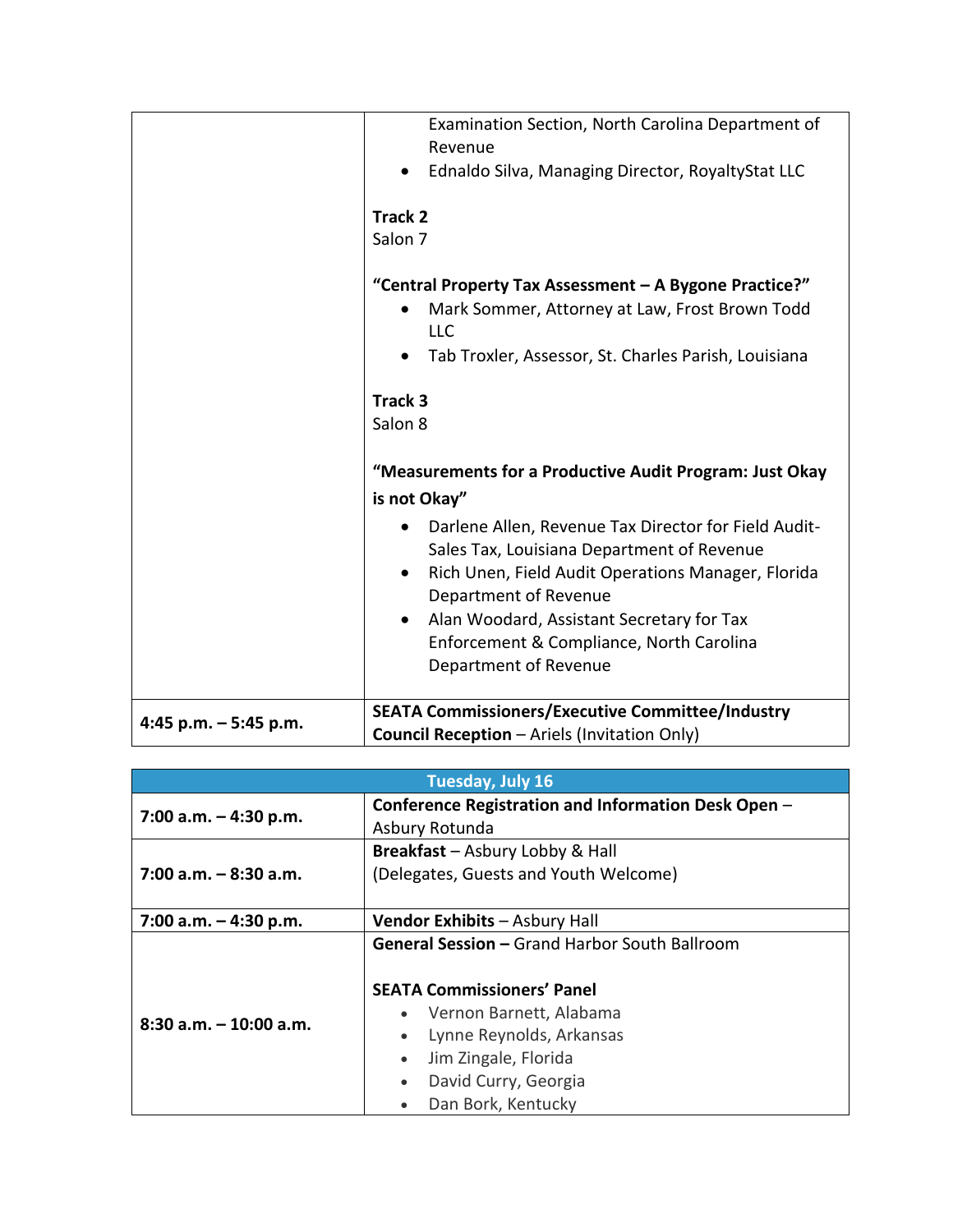|                           | Kevin Richard, Louisiana<br>$\bullet$                            |
|---------------------------|------------------------------------------------------------------|
|                           | Herb Frierson, Mississippi<br>$\bullet$                          |
|                           | Ronald Penny, North Carolina<br>$\bullet$                        |
|                           | Hartley Powell, South Carolina<br>$\bullet$                      |
|                           | Christine Lapps, Tennessee<br>$\bullet$                          |
|                           | Craig Burns, Virginia<br>$\bullet$                               |
|                           | Danny Morgan, West Virginia<br>$\bullet$                         |
|                           |                                                                  |
|                           | Julie Magee, Chair, SEATA Industry Council,                      |
|                           | Moderator                                                        |
|                           |                                                                  |
| 10:00 a.m. - 10:30 a.m.   | <b>Break</b> – Asbury Lobby & Hall                               |
|                           | General Session - Grand Harbor South Ballroom                    |
|                           |                                                                  |
|                           | <b>SEATA Industry Council Panel</b>                              |
|                           | Loren Chumley, KPMG<br>$\bullet$                                 |
|                           | Charles Collins, ADP                                             |
|                           | Jim Eads, Ryan<br>$\bullet$                                      |
|                           | Jonathan Feldman, Eversheds Sutherland LLP<br>$\bullet$          |
|                           | Meredith Garwood, Charter Communications<br>$\bullet$            |
| 10:30 a.m. $-$ 11:45 a.m. | Jesse Hereford, Walmart<br>$\bullet$                             |
|                           | Joe Huddleston, Ernst & Young                                    |
|                           | Mimi Nolan, H & R Block<br>$\bullet$                             |
|                           | Robert Shepherd, LexisNexis Risk Solutions<br>$\bullet$          |
|                           | Julie Magee, Credit Karma Tax<br>$\bullet$                       |
|                           |                                                                  |
|                           | Joe Garrett, Alabama Department of Revenue,                      |
|                           | Moderator                                                        |
|                           |                                                                  |
| 12:00 p.m. - 1:30 p. m.   | Delegates - Lunch on Your Own                                    |
| 12:00 p.m. $-$ 1:15 p.m.  | <b>SEATA Commissioners &amp; Executive Committee Lunch &amp;</b> |
|                           | <b>Business Meeting - Saybrook (Invitation Only)</b>             |
| 12:00 p.m. - 1:15 p. m.   | SEATA Industry Council Lunch & Business Meeting - Salon 1        |
|                           | (Invitation Only)                                                |
|                           | <b>Breakout Session</b>                                          |
| 1:30 p.m. $-$ 3:00 p.m.   |                                                                  |
|                           | Track 1                                                          |
|                           | Salon 6                                                          |
|                           | "Nexus and the Impact of Wayfair on Corporate Income Tax         |
|                           | - The Next Frontier"                                             |
|                           | Joe Garrett, Deputy Commissioner, Alabama                        |
|                           | Department of Revenue                                            |
|                           | Mark Sommer, Attorney At Law, Frost Brown Todd                   |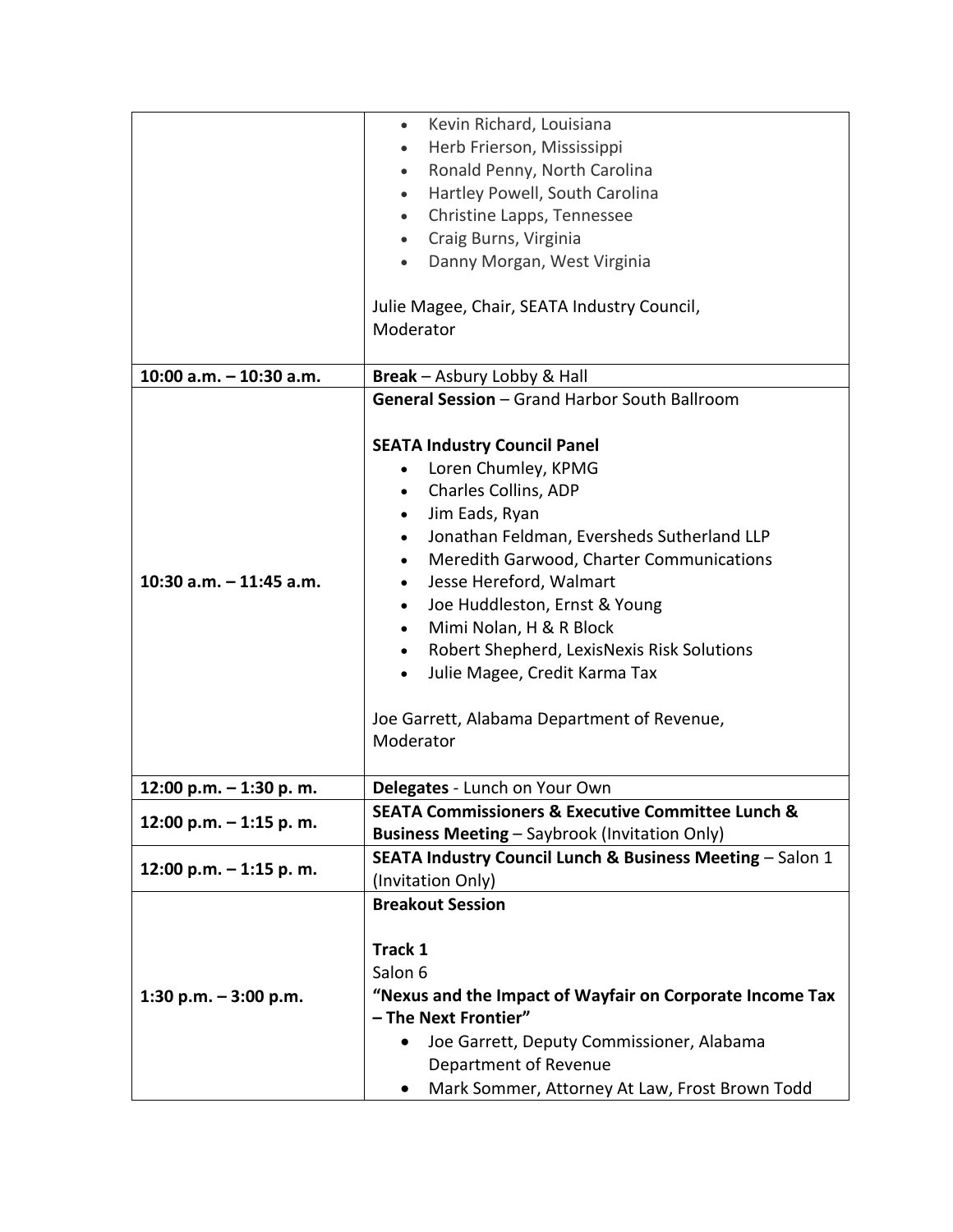|                          | LLC                                                                 |
|--------------------------|---------------------------------------------------------------------|
|                          |                                                                     |
|                          | <b>Track 2</b>                                                      |
|                          | Salon <sub>7</sub>                                                  |
|                          | "Retail Accountability Programs Assisting with Cash Intense         |
|                          | Audits"                                                             |
|                          | Dana Angell, Director of Audit, West Virginia<br>$\bullet$          |
|                          | Department of Revenue                                               |
|                          | Lee Ann Rouse, Revenue Manager, Alabama<br>$\bullet$                |
|                          |                                                                     |
|                          | Department of Revenue                                               |
|                          | Lanell Strait, Director of Business Taxes, Mississippi<br>$\bullet$ |
|                          | Department of Revenue                                               |
|                          | Track 3                                                             |
|                          | Salon 8                                                             |
|                          | "A Bowl of Communication Soup to Nuts: An Inside Look"              |
|                          | Adam Krupp, Commissioner, Indiana Department of<br>$\bullet$        |
|                          | Revenue                                                             |
|                          | Mike Smith, Senior Business Development, Iron                       |
|                          | Mountain                                                            |
|                          |                                                                     |
| $3:00$ p.m. $-3:30$ p.m. | Break - Asbury Lobby & Hall                                         |
|                          | <b>Breakout Session</b>                                             |
|                          |                                                                     |
|                          | Track 1                                                             |
|                          | Salon 6                                                             |
|                          |                                                                     |
|                          | "Criminal Investigations - Developing Agents of the Future"         |
|                          | Jeffrey Cooper, Tax and Revenue Senior Industry                     |
|                          | Consultant, SAS Institute                                           |
|                          | Deborah Pianko, Tax and Revenue Senior Industry<br>$\bullet$        |
|                          | Consultant, SAS Institute                                           |
| $3:30$ p.m. $-4:30$ p.m. |                                                                     |
|                          | <b>Track 2</b>                                                      |
|                          | Salon 7                                                             |
|                          | "Sport Betting"                                                     |
|                          | Jan Craig, Associate Commissioner, Mississippi                      |
|                          | Department of Revenue                                               |
|                          | Jonathan Feldman, Partner, Eversheds Sutherland<br>$\bullet$        |
|                          | Track 3                                                             |
|                          | Salon 8                                                             |
|                          |                                                                     |
|                          | "Processing Payments and Returns"                                   |